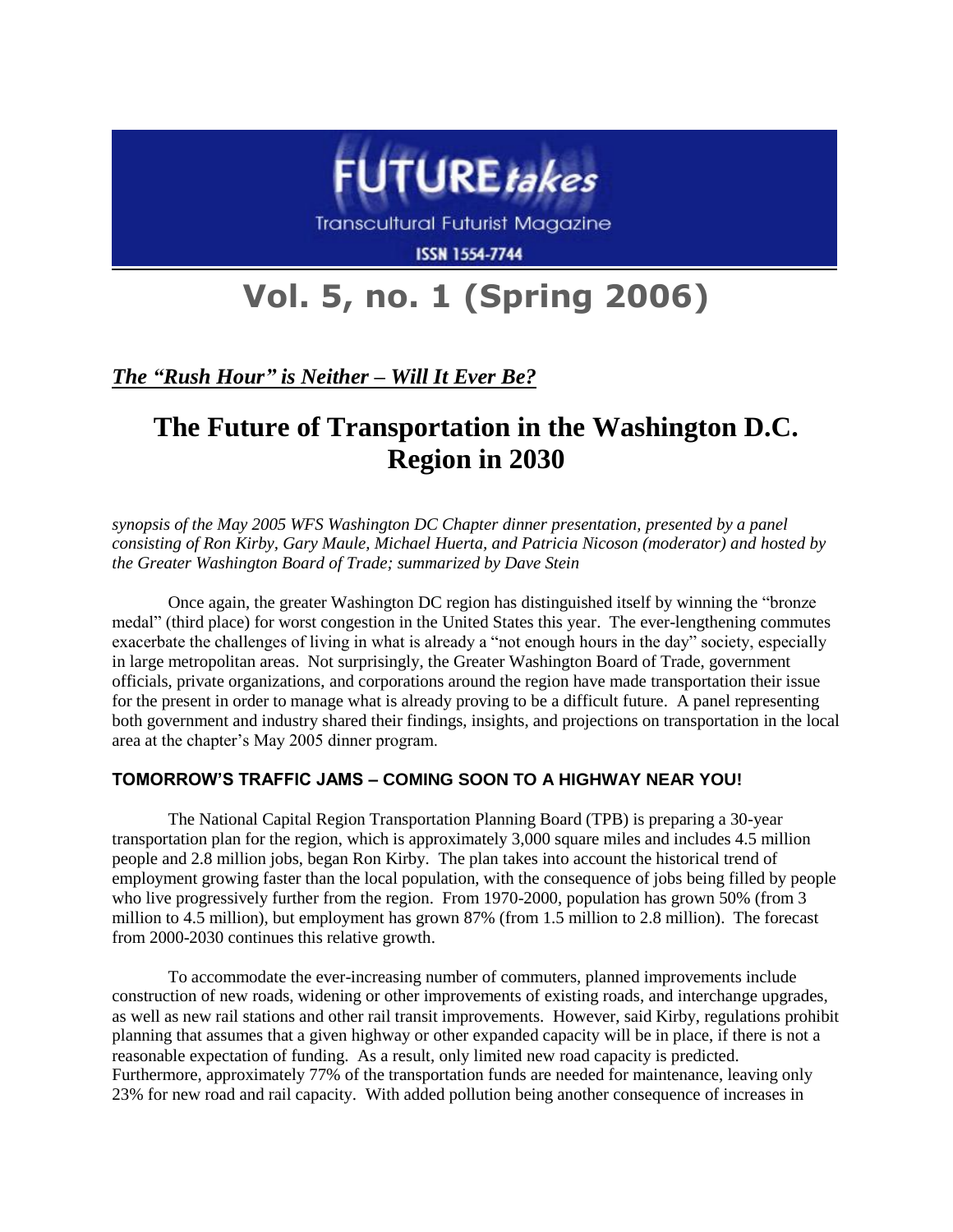commute times and number of commuters, Kirby also pointed out that pollution predictions are pessimistic, because when the planning office predicts auto pollution 30 years from now, they must assume today's technology.

Added Kirby, the highway system won't keep pace with growth. The projected increase in daily vehicle miles traveled, from 2000-2030, is 37% (from 109 million to 150 million). For freeways and arterial lanes, a 16% growth (from 15,300 to 17,600 miles) is forecast. This period will see a substantial increase in the "stop and go" bottlenecks on the beltway. Kirby also noted that large cities do not change their relative congestion rankings appreciably – it's just that all cities get worse together!

The Metropolitan Washington Council of Governments has done a study of "what if?" scenarios. The specific questions: What if job and housing growth were shifted? What if new roads or transit were built? How would travel conditions be different in 2030? Also, what are the key issues that land use scenarios might address?

Issue 1: Job growth is outpacing household growth. As a consequence, the region must "import" workers from other states such as West Virginia and Pennsylvania. Asks one alternative scenario, "More Households," what if more people who worked here lived here? In this scenario, growth in the number of households occurs in "regional activity clusters."

Issue 2: Workers are living further away from their jobs. Most job growth is in the inner jurisdictions, whereas the growth in the number of households is primarily in the outer jurisdictions. Another scenario, "Households In," explores the possibility of people living closer to their jobs. In this scenario, household growth is shifted toward the innermost jurisdictions. A variant of this scenario, "Jobs Out," asks what would happen if jobs were located closer to workers' homes. This scenario moves the job growth to the outer jurisdictions, closer to new housing.

Issue 3: The divide is an East-West divide. Contrary to popular belief, the congestion is not primarily a matter of everyone converging on Washington DC in the morning and then leaving the area at night. It is actually more an east-to-west flow in the morning and the reverse in the evening. The scenario "Region Undivided" asks what would happen if job and household growth were shifted toward the eastern half of the region.

Issue 4: Most growth is located outside of transit station areas. Asks the "Transit Oriented" scenario, what if people lived and worked closer to metro rail, commuter rail, and bus stations?

Continued Kirby, the study then explores what would happen if land use changes are combined with better transit including bus rapid transit and light rail transit? The most dramatic changes in the study resulted from combing new transit with higher growth in households. The 16% increase in transit trips and 18% increase in pedestrian and bicycle commuting were accompanied by a 9% reduction in vehicle miles of travel per person and a 5% decrease in miles of morning congestion. However, the most recent baseline forecasts indicate an even greater imbalance between jobs and housing. To balance job growth in 2030, 2.9 million more households are needed. With 2.4 million more households projected for the greater Washington DC region, the shortfall is 480,000. The imbalance is greater in specific areas such as Reston and Tyson's Corner.

#### **"WE'VE GOT ROOM FOR JOBS, BUT NONE FOR NEW HOUSING"**

So where will the workers come from, if not from the next ring of suburbs? Kirby discussed several possibilities. One would be more workers per household, but that number (presently 1.57) is now decreasing. Another possibility is an increase in the number of households within the Washington DC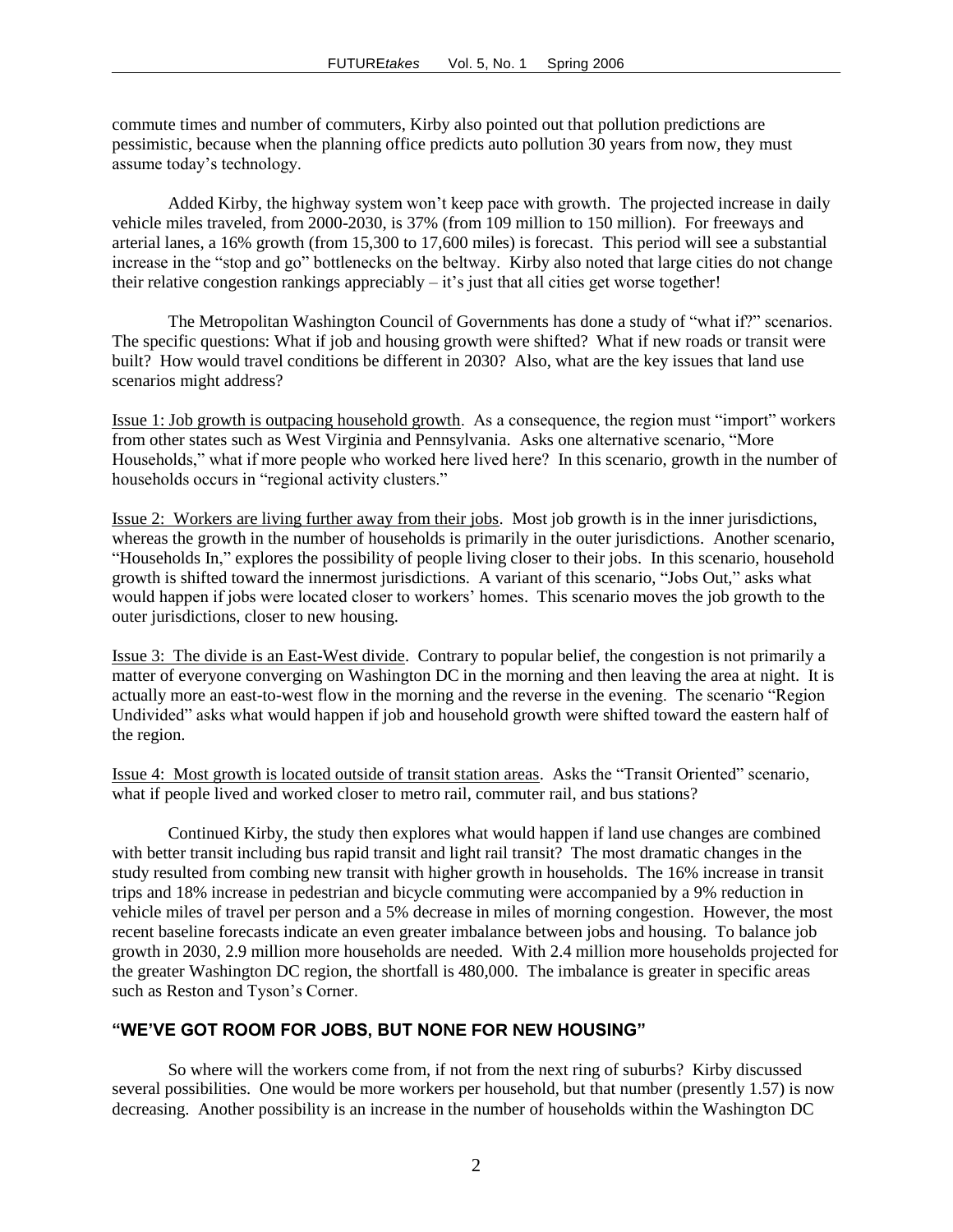area and the surrounding suburbs. However, as he indicated, 72% of the households forecast for 2030 have already been in place since 2000, and another 13% will be in place by 2010 – leaving only 15% affected by the scenarios. Asks Kirby, what is the potential for redevelopment of the 72% – that is, converting dilapidated areas to new high rises? At the same time, he discussed the role of local jurisdictions in exacerbating the imbalance. Local governments are generally interested in attracting employers, thereby increasing the tax base, but they usually limit housing developments since they have less value from a tax base standpoint – and often one reason given for limiting housing is an interest in preserving green areas!

#### **BETTER LIVING THROUGH TECHNOLOGY**

Kirby concluded his portion of the program with a discussion of possible technology impacts. For example, he suggested that telecommunications can reduce the need for trips not related to working, such as banking, shopping, and schooling (perhaps even dating, he suggested half-jokingly). He further noted that offshore workers do not contribute to traffic jams. Turning to the demand side, Kirby discussed better demand management via electronic tolling. In this concept, tolls and transit fares can vary by congestion levels, time of day, and even vehicle type. There is the additional promise of new forms of transportation, noted Kirby, such as "smart cars," magnetic levitation transit (maglev), personal rapid transit, and the "driverless automatic taxi." Observed Kirby, one result of mitigating road congestion will be a reduction in the number of accidents.

But in addition to congestion, technology impacts highway safety and transportation finance, explained Michael Huerta. Presently, traffic fatalities are the leading cause of death in children and in young adults, and they cost \$230.6 billion per year. Furthermore, two types of accidents, intersection collisions and running off the road, account for half of the traffic fatalities.

The vehicle integration initiative, a cooperative research program among the automotive industry, the US Department of Transportation, and state departments of transportation, has as its goal the reduction of the number of fatalities from intersection-related incidents. It does this with three kinds of communication – infrastructure to vehicle, vehicle to infrastructure, and vehicle to vehicle. This communication is based on the same wireless technology that is used in electronic toll collection, but it also uses the Global Positioning System (GPS).

Infrastructure-to-vehicle communication can provide warning if another vehicle is entering an intersection, thereby helping to avoid collisions. In addition, it can warn of road conditions such as work zones, potholes, and accidents. Even dynamic navigation, to suggest alternate routes if the intended route is congested, is possible, as are adaptive headlights. Infrastructure-to-vehicle may be a warning system or may even be an automatic control system.

Vehicle-to-infrastructure communication, already enabling electronic toll collection, can support intelligent traffic signals (to sense traffic cueing and optimize the traffic flow) and intelligent on-ramp metering (to facilitate traffic merging). An additional possibility is automated bypass of inspection and weighing stations for trucks that have pre-established safety record. There is also the possibility of signal pre-emption by emergency vehicles. Vehicle-to-vehicle communication can warn of road conditions and blind spots. In addition, it can support adaptive cruise control (to optimize inter-vehicle spacing) and even wrong way driver warning – for example, if an intoxicated driver is going the wrong way on the highway.

Elaborating further on electronic toll collection technology, Huerta emphasized that it provides a way to manage demand and provide a guaranteed level of service. The idea behind managed lanes is to sell excess HOV lane capacity to paying motorists and then build high occupancy toll (HOT) networks.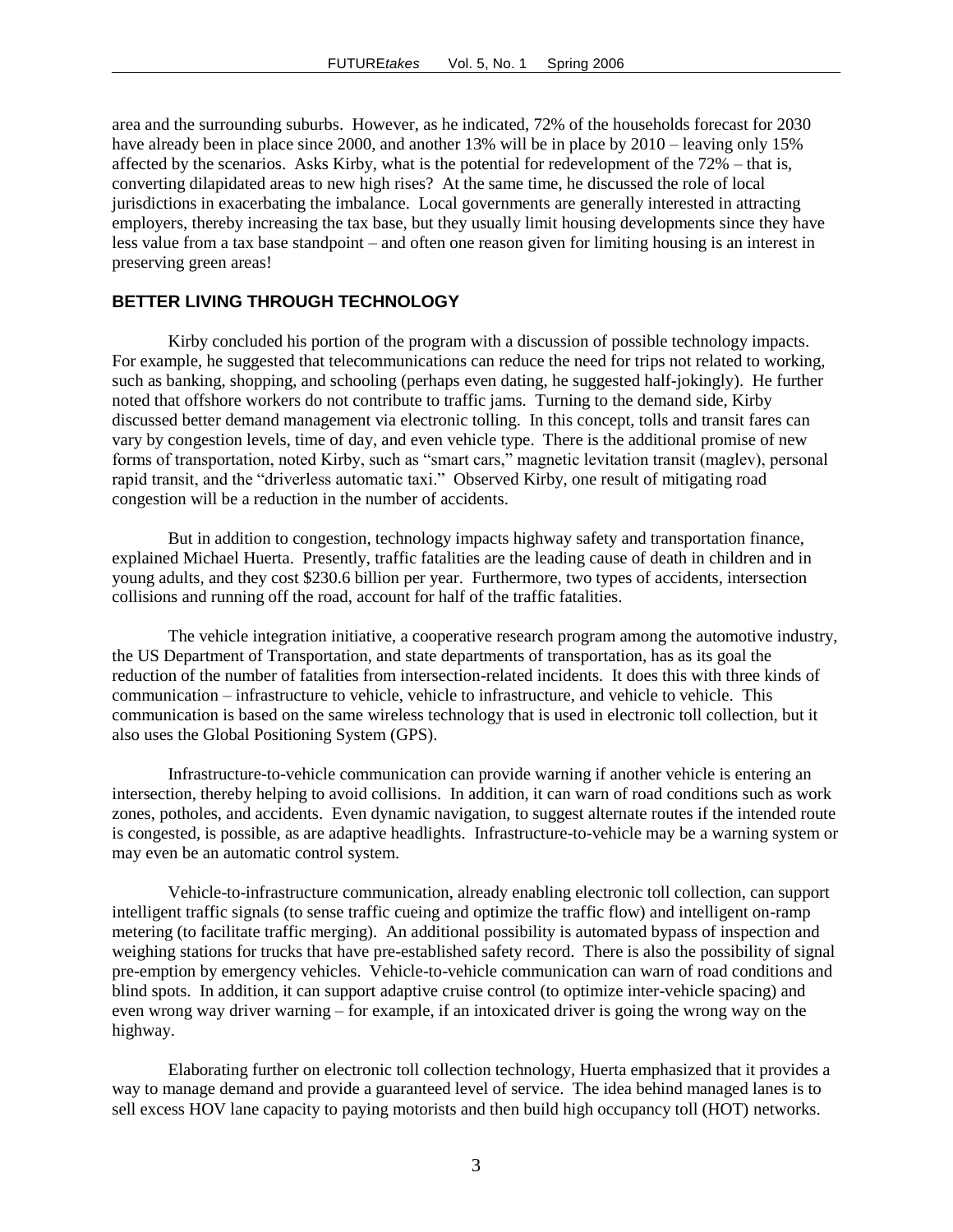Under a managed lanes system, a variable message sign tells the driver the toll that he/she will pay for that time of day. The sign replaces toll booths, and the system works for vehicle speeds up to 120 miles per hour. The idea is gaining acceptance, and managed lanes are now operational in San Diego, Houston, Minneapolis, and also in Orange County, California. Maryland is looking at the possibility of managed lanes on I-270 and I-495 (the Capital Beltway). At the same time, Virginia is looking into the possibility of managed lanes on its part of the Capital Beltway and also on I-395.

In Huerta's view, technology will continue to drive improvements in all modes of transportation. At the same time, it will make the road network safer and make the most effective use of existing capacity.

#### **THE BUCK STARTS HERE!**

Impressive as these possibilities are, continued Huerta, there are deployment barriers. One such barrier is the cost and the issue of who pays. The position of the automotive industry is to install the systems on vehicles only if there is consumer demand – although seed money may be a possibility. In all likelihood, says Huerta, the public sector would most likely pay for the infrastructure. There are also the issues of privacy and data ownership, specifically that the technology can enable "Big Brother" government to know where one has been. Even the matter of liability – that is, who pays if one's vehicle control system malfunctions to cause an accident – needs to be addressed.

Turning to traffic congestion, Huerta quantified the economic impact at \$63.1 billion per year. With travel time reliability becoming an increasing problem, Huerta stated that the nationwide average annual peak period delay per traveler was a whopping 47 hours in 2003, in contrast with a mere ten hours in 1982. At an average annual peak period delay per traveler of 69 hours, Washington DC ranks as the third worst area nationwide, exceeded only by Los Angeles and San Francisco. Baltimore comes in 17<sup>th</sup> at 50 hours. Furthermore, noted Huerta, the number of vehicle miles traveled is projected to increase by 50% over the next 20 years. Bottlenecks, an issue of baseline capacity, account for 40% of these traffic delays, followed in turn by traffic incidents (25%), delays due to weather (15%), work zones (10%), poor signal timing (5%), and special events (also 5%).

However, new highway capacity is expensive, and there are socioeconomic and environmental issues. In the near term, the only major new capacity project in the greater Washington DC area is the proposed inter-county connector (ICC) in Maryland.

So who pays? Huerta told the audience that at present, the primary revenue is a gallon-based fuel tax and that current revenues are not enough to meet the projected costs of maintenance alone. Moreover, there are concerns that this revenue base is becoming eroded, because of political reluctance to increase the gasoline tax, loss of purchasing power, and (ironically) increased fuel efficiency. Projections show revenues can erode by 15% or more in 20 years.

A new mileage-based system is being examined, continued Huerta. Under this system, the tax is based on the miles driven. A pilot project in Oregon imposes a per-mile charge based on the miles of travel within a given zone, the miles driven in state vs. out of state, and the time of day (whether rush hour or not). The cost is 1.25 cents per mile. The system requires that vehicles be equipped with electronic odometers plus a GPS system. When a driver refuels his/her vehicle, a per-mile charge replaces the gasoline tax. No location information is recorded.

## **NEXT-GENERATION NEIGHBORHOODS**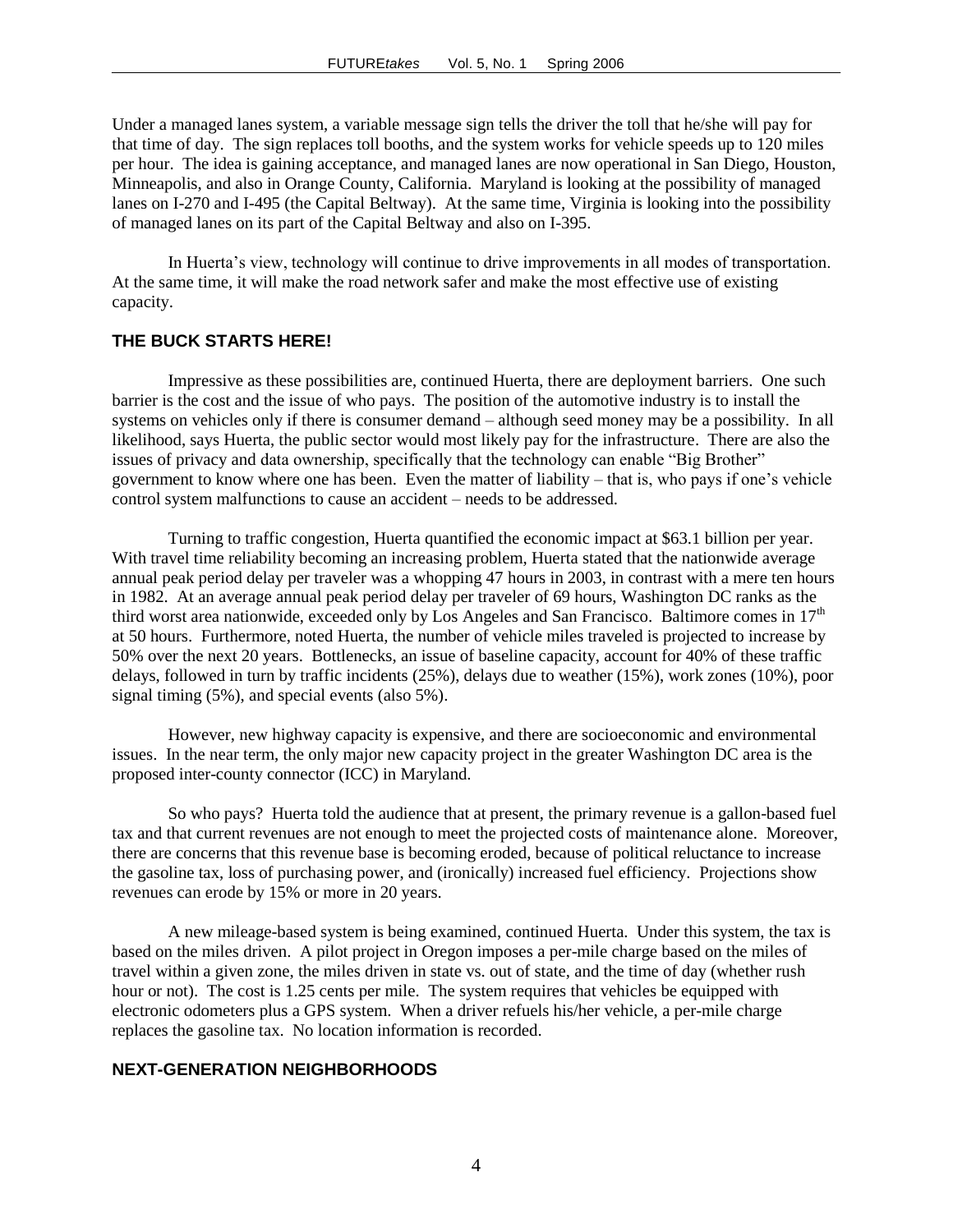A strikingly different perspective was provided by Gary Maule, who focused on urban issues. Said Maule, transportation is synonymous with urban design, from the standpoints of accessibility, noise, and the view, noting that green fields are diminishing and that the automobile is no longer convenient in a number of urban areas. At the same time, he dispelled the myth that cars are categorically bad, emphasizing that they are part of street activity and vitality in addition to being a fashion statement. Noting that at one time, it was possible to abandon and neglect run-down areas, Maule stated that quality of life, sustainable development, smart growth, rural preservation, and transportation are all now interrelated.

For example, real estate dynamics are changing. There is now movement back to the city, concurrent with the urbanization of suburbs along transportation corridors and especially at the "nodes" (transportation stations). Town centers and main streets are resurging – as in Reston Center. This leaves wedges for lower density development. Maule foresees smart growth, with live-work-play environments, and mixed land use and transportation, together with more travel choices. This contrasts profoundly with the present paradigm in which buildings are generally single-use – residential, retail, or office. Continued Maule, many times it is not possible to build the desired high density environment and then grow it. Smart growth can include re-zoning to obtain the right density and to create more public spaces in these new urban environments.

Maule envisions a network of well-planned main roads and cross roads, with the cross roads combining access with traffic calming, together with parking garages that are embedded into the urban architecture as opposed to stand-alone. Wall-able streets will maximize connectivity while also supporting self-policing.

#### **Q&A (as best captured)**

Q: How does security (defense against terrorists) impact the plans?

A: We are starting to see this in the recent Defense Department requirements that buildings be set back from streets. They don't want their buildings to be close to the sidewalks with street level retail. One must also remember that the terrorist have hit private sector targets as well as government targets. There are ways other than the building setback requirements to ensure security. For example, camera monitors as discussed in tonight's program can provide security – just as cameras can photograph the license tags of cars that run toll gates. We may also see airplanes become "democratized" so that people will use very small private airplanes to get around.

Q: How do we make housing that is closer to workplaces more affordable? Also, and has anyone looked at the impact of a possible collapse of the real estate bubble? What we're getting now is more unaffordable housing – "McMansions."

A: This goes back to the local governments. Housing costs money because it is a smaller tax base per acre. In contrast, local governments want to accommodate employers, since that bolsters the tax base. In addition, they sometimes want to preserve green space. Furthermore, developers sometimes want to develop an area, but the neighbors resist. However, one can find areas that need redevelopment.

Q: The three scenarios stories are driven by anticipated changes, and they are the least likely outcomes. You are still in a basic continuity model. What is missing is a study of "What Washington DC can be?" Why was such a normative study not included?

A: These scenarios are not modest scenarios. They may not look dramatic, but they are. They pushed the envelope.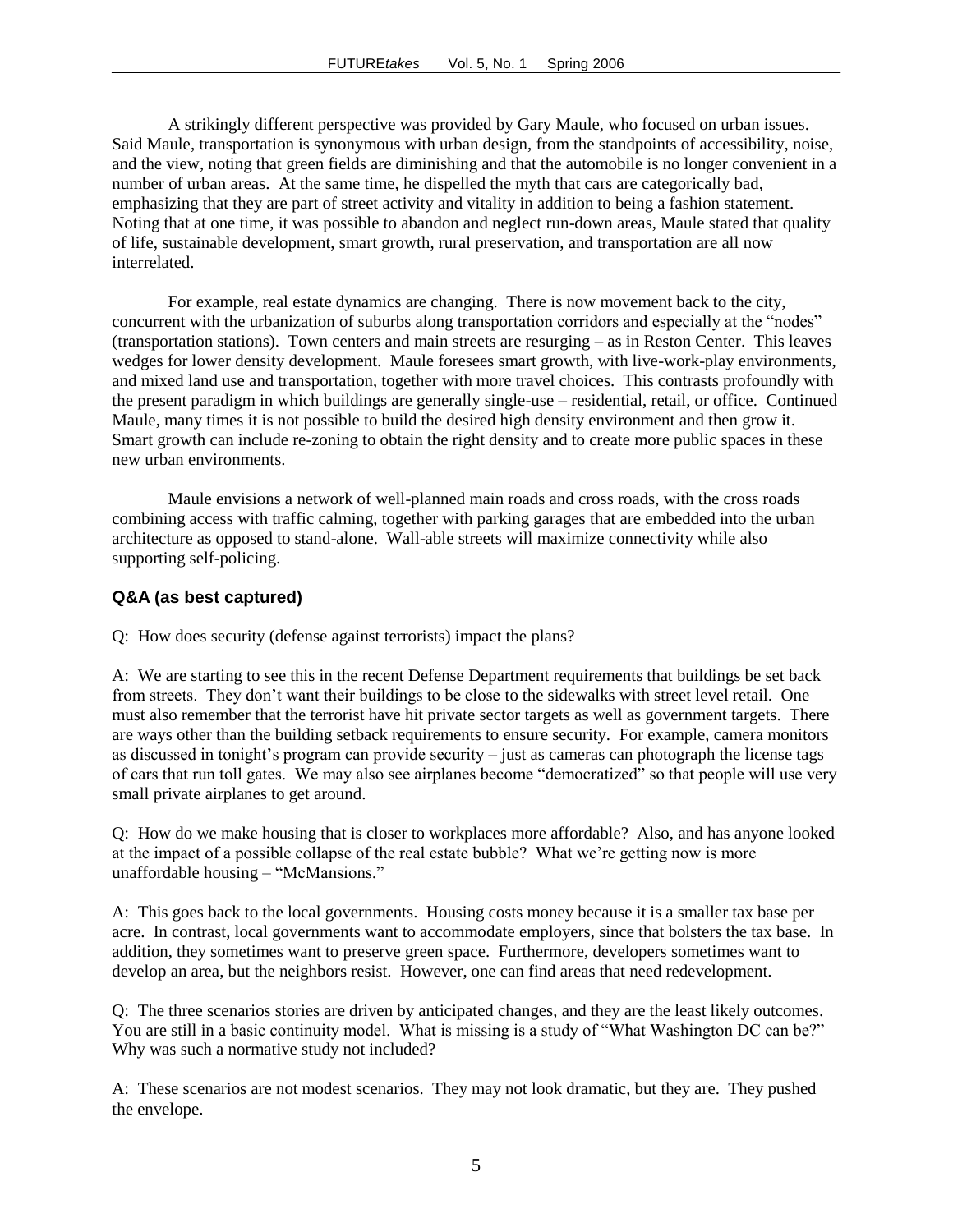Q: Decades ago, neural nets and self-learning systems were to be up and running, but that hasn't happened. Where are these traffic control systems that you discussed this evening really going?

A: The government spend a significant amount of money on IT but has not yet reaped the payback that they were expecting. Why not? In our case, we've not been able to convince everyone of the payback – for example, reduced traffic fatalities or commute time reduction.

Q: All of these scenarios are unpleasant. Every other city is competing to be a high tech city. At what point do you see major shifts in living patterns and jobs?

A: There are significant changes possible that can mitigate this. For example, combine the "what-ifs." We'll see change when people are charged to use the roads. Also, things don't just happen. You need incentives and disincentives. For example, in one case, the state government notified local governments that if they built beyond certain areas, the state would not help fund a new school, highway, or water treatment plant.

C: If the private sector sees the opportunity to leverage the new technology in cars to stream to you weather information, tour information, etc., then they may be more likely to invest in its installation.

*The panelists: Patricia Nicoson, the panel moderator, is President of the Dulles Corridor Rail Association. Ron Kirby is Director of Transportation, Metropolitan Washington Council of Governments (MWCOG) and is an authority on demographic trends and the current long range transportation plan for the region. Ron has directed the transportation program for a number of years and previously worked as a researcher at the Urban Institute. Gary Maule is Principal, RTKL Associates, Inc. and an expert on transportation's impact on urban form. RTKL has prepared the plans for the Reston Town Center and a number of transit-oriented development projects in the region including Moorefield Station on the future Dulles Metrorail line and Shady Grove. Michael Huerta of Affiliated Computer Services, Inc. [\(www.acs](http://www.acs-inc.com/)[inc.com\)](http://www.acs-inc.com/) is an expert on the role of intelligent technology in transportation.*

*POINTS FOR THE CLASSROOM (send comments to forum@futuretakes.org):*

- *Try being an urban or transportation planner. Which tradeoffs would you make regarding the needs of new residents, existing residents, environmental impact, and the tax base?* 
	- o *New residents (brought in by job growth) need places to live, but this aggravates road congestion.*
	- o *Existing residents and environmental groups resist new development, although as costs of county government increase, then taxes must increase or services must be cut back.*
	- o *Local governments want to maximize the tax base – which is larger for a given area if it is occupied by business than by private homes. However, local governments sometimes offer tax incentives to attract business.*
- *Also, what new metrics (if any) will you use in planning new communities or transportation networks, in addition to throughput, capacity, and investment potential?*
- *Will we see two types of road networks – smart roads and "other" – in 2020?*